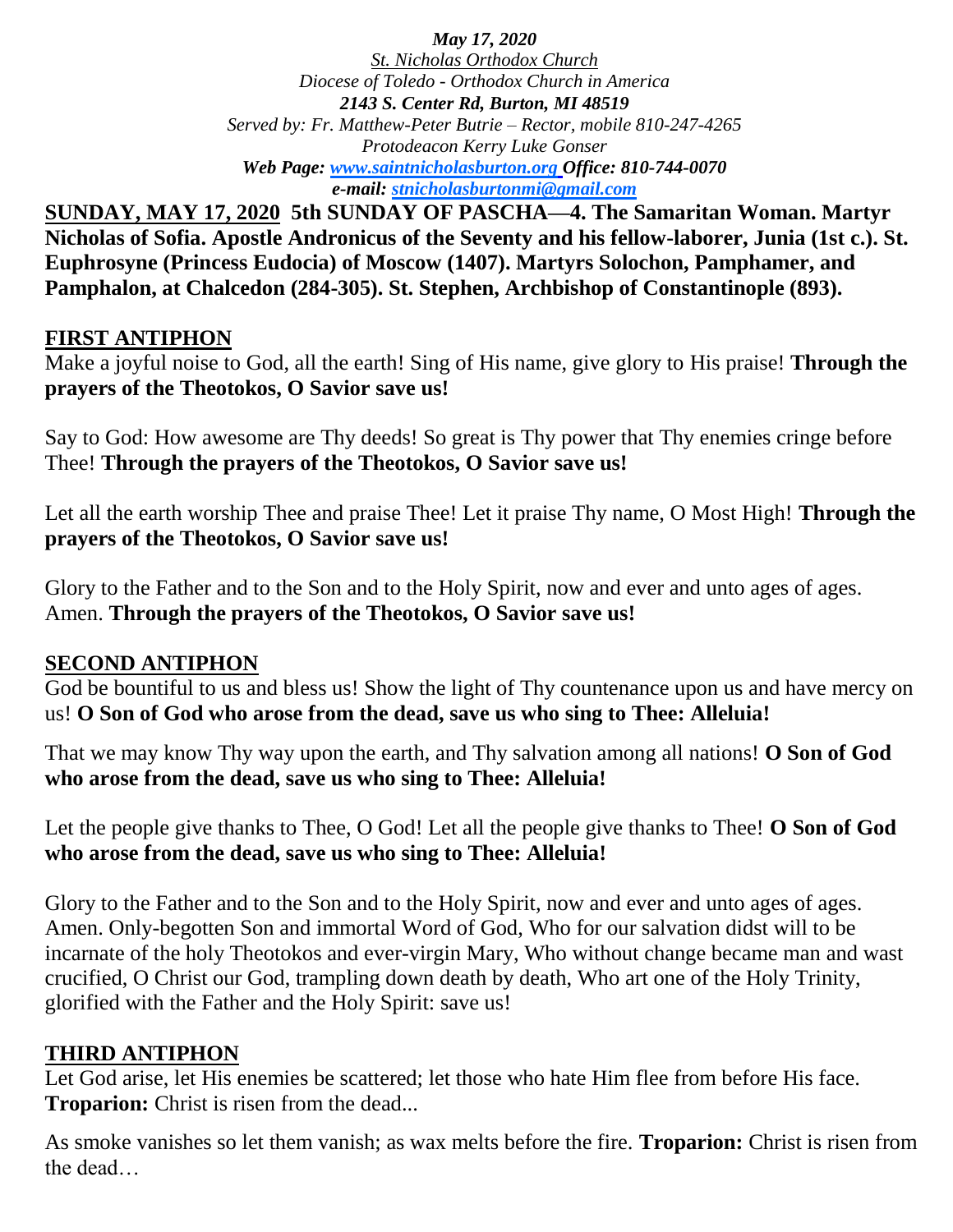So the sinners will perish before the face of God; but let the righteous be glad. **Troparion:** Christ is risen from the dead...

This is the day which the Lord has made! Let us rejoice and be glad in it! **Troparion:** Christ is risen from the dead...

# **TROPARIA**

**(Tone 4)** When the women Disciples of the Lord learned from the Angel the joyous message of the Resurrection, they cast away the ancestral curse and elatedly told the Apostles: "Death is overthrown! Christ God is risen, // granting the world great mercy!"

**(Tone 8)** In the middle of the feast, O Savior, fill my thirsting soul with the waters of godliness as Thou didst cry to all: "If anyone thirst, let him come to Me and drink!" // O Christ God, Fountain of our life, glory to Thee!

**(Tone 4)** Your holy martyr Nicholas, O Lord, through his suffering has received an incorruptible crown from You, our God. For having Your strength, he laid low his adversaries, and shattered the powerless boldness of demons. Through his intercessions, save our souls.

**(Tone 4)** In truth you were revealed to your flock as a rule of faith, a model of meekness, and teacher of abstinence, so you won the heights by humility, and riches by poverty, O Holy Father Nicholas, intercede with Christ God to save our souls.

# **KONTAKION**

**(Tone 8)** Thou didst descend into the tomb, O Immortal; Thou didst destroy the power of Death. In victory didst Thou arise, O Christ God, proclaiming Rejoice!" to the Myrrhbearing women, granting peace to Thy apostles, and bestowing resurrection on the fallen.

# *The Prokeimenon in the Seventh Tone:* **The righteous one shall rejoice in the Lord / and shall set his hope on Him.**

*v.* **Hear my voice, O God, when I pray to Thee.**

# **THE READING IS FROM THE SECOND EPISTLE OF PAUL TO TIMOTHY. (2:1-10)** Timothy

my son, be strong in the grace that is in Christ Jesus. And the things that you have heard from me among many witnesses, commit these to faithful men who will be able to teach others also. You therefore must endure hardship as a good soldier of Jesus Christ. No one engaged in warfare entangles himself with the affairs of this life, that he may please him who enlisted him as a soldier. And also if anyone competes in athletics, he is not crowned unless he competes according to the rules. The hardworking farmer must be first to partake of the crops. Consider what I say, and may the Lord give you understanding in all things. Remember that Jesus Christ, of the seed of David, was raised from the dead according to my gospel, for which I suffer trouble as an evildoer, even to the point of chains; but the word of God is not chained. Therefore I endure all things for the sake of the elect, that they also may obtain the salvation which is in Christ Jesus with eternal glory.

# *Alleluia, Tone 4*

*v:* **Go forth, prosper and reign, for the sake of meekness, righteousness and truth!** *v:* **For You love righteousness, and hate iniquity.**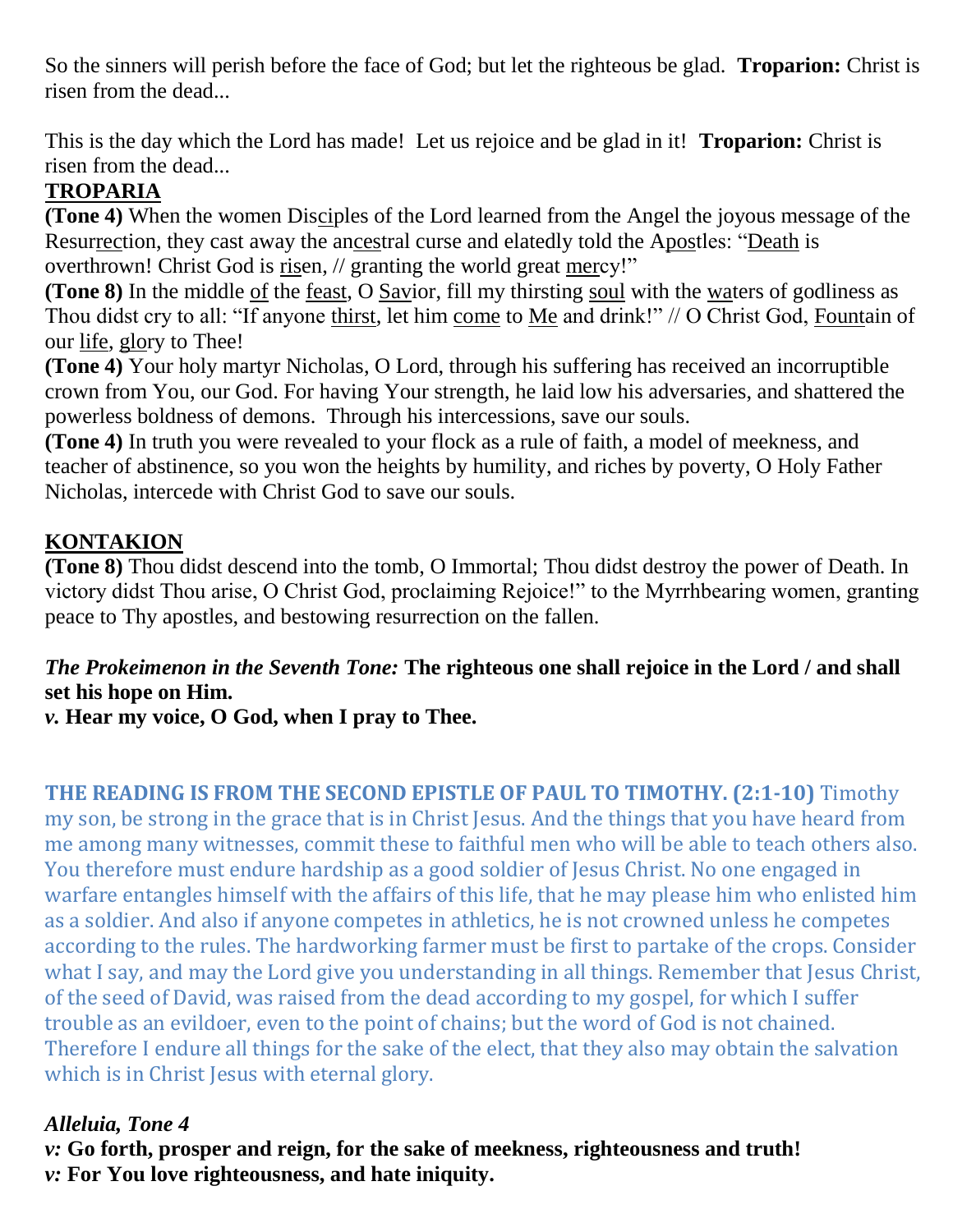**THE HOLY GOSPEL ACCORDING TO SAINT JOHN (4:5-42)** At that time Jesus came to a city of Samaria, called Sychar, near the field that Jacob gave to his son Joseph. Jacob's well was there, and so Jesus, wearied as he was with his journey, sat down beside the well. It was about the sixth hour. There came a woman of Samaria to draw water. Jesus said to her, "Give me a drink." For his disciples had gone away into the city to buy food. The Samaritan woman said to him, "How is it that you, a Jew, ask a drink of me, a woman of Samaria?" For Jews have no dealings with Samaritans. Jesus answered her, "If you knew the gift of God, and who it is that is saying to you, `Give me a drink,' you would have asked him, and he would have given you living water." The woman said to him, "Sir, you have nothing to draw with, and the well is deep; where do you get that living water? Are you greater than our father Jacob, who gave us the well, and drank from it himself, and his sons, and his cattle?" Jesus said to her, "Every one who drinks of this water will thirst again, but whoever drinks of the water that I shall give him will never thirst; the water that I shall give him will become in him a spring of water welling up to eternal life." The woman said to him, "Sir, give me this water, that I may not thirst, nor come here to draw." Jesus said to her, "Go, call your husband, and come here." The woman answered him, "I have no husband." Jesus said to her, "You are right in saying, `I have no husband'; for you have had five husbands, and he whom you now have is not your husband; this you said truly." The woman said to him, "Sir, I perceive that you are a prophet. Our fathers worshiped on this mountain; and you say that in Jerusalem is the place where men ought to worship." Jesus said to her, "Woman, believe me, the hour is coming when neither on this mountain nor in Jerusalem will you worship the Father. You worship what you do not know; we worship what we know, for salvation is from the Jews. But the hour is coming, and now is, when the true worshipers will worship the Father in spirit and truth, for such the Father seeks to worship him. God is spirit, and those who worship him must worship in spirit and truth." The woman said to him, "I know that Messiah is coming (he who is called Christ); when he comes, he will show us all things." Jesus said to her, "I who speak to you am he." Just then his disciples came. They marveled that he was talking with a woman, but none said, "What do you wish?" or, "Why are you talking with her?" So the woman left her water jar, and went away into the city, and said to the people, "Come, see a man who told me all that I ever did. Can this be the Christ?" They went out of the city and were coming to him. Meanwhile the disciples besought him, saying, "Rabbi, eat." But he said to them, "I have food to eat of which you do not know." So the disciples said to one another, "Has any one brought him food?" Jesus said to them, "My food is to do the will of him who sent me, and to accomplish his work. Do you not say, `There are yet four months, then comes the harvest'? I tell you, lift up your eyes, and see how the fields are already white for harvest. He who reaps receives wages, and gathers fruit for eternal life, so that sower and reaper may rejoice together. For here the saying holds true, 'One sows and another reaps.' I sent you to reap that for which you did not labor; others have labored, and you have entered into their labor." Many Samaritans from that city believed in him because of the woman's testimony, "He told me all that I ever did." So when the Samaritans came to him, they asked him to stay with them; and he stayed there two days. And many more believed because of his word. They said to the woman, "It is no longer because of your words that we believe, for we have heard for ourselves, and we know that this is indeed the Savior of the world."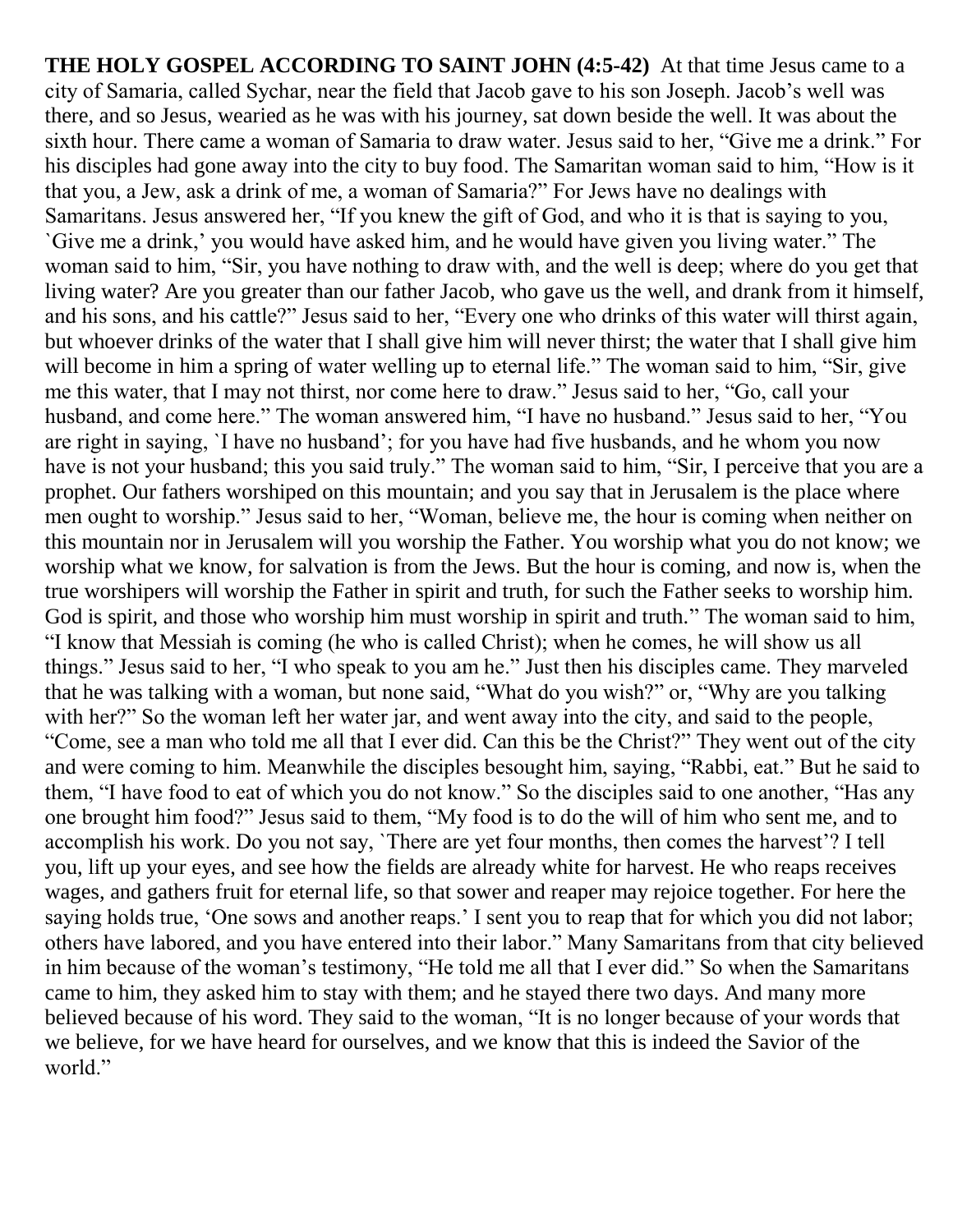# **THE HYMN TO THE THEOTOKOS**

The Angel cried to the Lady full of grace: Rejoice, O Pure Virgin! Again I say: Rejoice! Your Son is risen from His three days in the tomb! With Himself He has raised all the dead! Rejoice, all ye people! Shine! Shine! O New Jerusalem! The Glory of the Lord has shone on you! Exult now and be glad, O Zion! Be radiant, O Pure Theotokos, in the Resurrection of your Son!

# **COMMUNION HYMN**

Receive the Body of Christ; taste the fountain of immortality! Alleluia, Alleluia, Alleluia.

# **IN PLACE OF "WE HAVE SEEN THE TRUE LIGHT…"**

Christ is risen from the dead, trampling down death by death, and upon those in the tombs bestowing life.

# **THE SUNDAY OF THE SAMARITAN WOMAN**

The Holy Martyr Photina (Svetlana) the Samaritan Woman, her sons Victor (named Photinus) and Joses; and her sisters Anatola, Phota, Photis, Paraskeva, Kyriake; Nero's daughter Domnina; and the Martyr Sebastian: The holy Martyr Photina was the Samaritan Woman, with whom the Savior conversed at Jacob's Well (John. 4:5-42). During the time of the emperor Nero (54-68), who displayed excessive cruelty against Christians, Saint Photina lived in Carthage with her younger son Joses and fearlessly preached the Gospel there. Her eldest son Victor fought bravely in the Roman army against barbarians, and was appointed military commander in the city of Attalia (Asia Minor). Later, Nero called him to Italy to arrest and punish Christians. Sebastian, an official in Italy, said to Saint Victor, "I know that you, your mother and your brother, are followers of Christ. As a friend I advise you to submit to the will of the emperor. If you inform on any Christians, you will receive their wealth. I shall write to your mother and brother, asking them not to preach Christ in public. Let them practice their faith in secret." Saint Victor replied, "I want to be a preacher of Christianity like my mother and brother." Sebastian said, "O Victor, we all know what woes await you, your mother and brother." Then Sebastian suddenly felt a sharp pain in his eyes. He was dumbfounded, and his face was somber. For three days he lay there blind, without uttering a word. On the fourth day he declared, "The God of the Christians is the only true God." Saint Victor asked why Sebastian had suddenly changed his mind. Sebastian replied, "Because Christ is calling me." Soon he was baptized, and immediately regained his sight. Saint Sebastian's servants, after witnessing the miracle, were also baptized. Reports of this reached Nero, and he commanded that the Christians be brought to him at Rome. Then the Lord Himself appeared to the confessors and said, "Fear not, for I am with you. Nero, and all who serve him, will be vanquished." The Lord said to Saint Victor, "From this day forward, your name will be Photinus, because through you, many will be enlightened and will believe in Me." The Lord then told the Christians to strengthen and encourage Saint Sebastian to persevere until the end. All these things, and even future events, were revealed to Saint Photina. She left Carthage in the company of several Christians and joined the confessors in Rome. At Rome the emperor ordered the saints to be brought before him and he asked them whether they truly believed in Christ. All the confessors refused to renounce the Savior. Then the emperor gave orders to smash the martyrs' finger joints. During the torments, the confessors felt no pain, and their hands remained unharmed. Nero ordered that Saints Sebastian, Photinus and Joses be blinded and locked up in prison, and Saint Photina and her five sisters Anatola, Phota, Photis, Paraskeva and Kyriake were sent to the imperial court under the supervision of Nero's daughter Domnina. Saint Photina converted both Domnina and all her servants to Christ. She also converted a sorcerer, who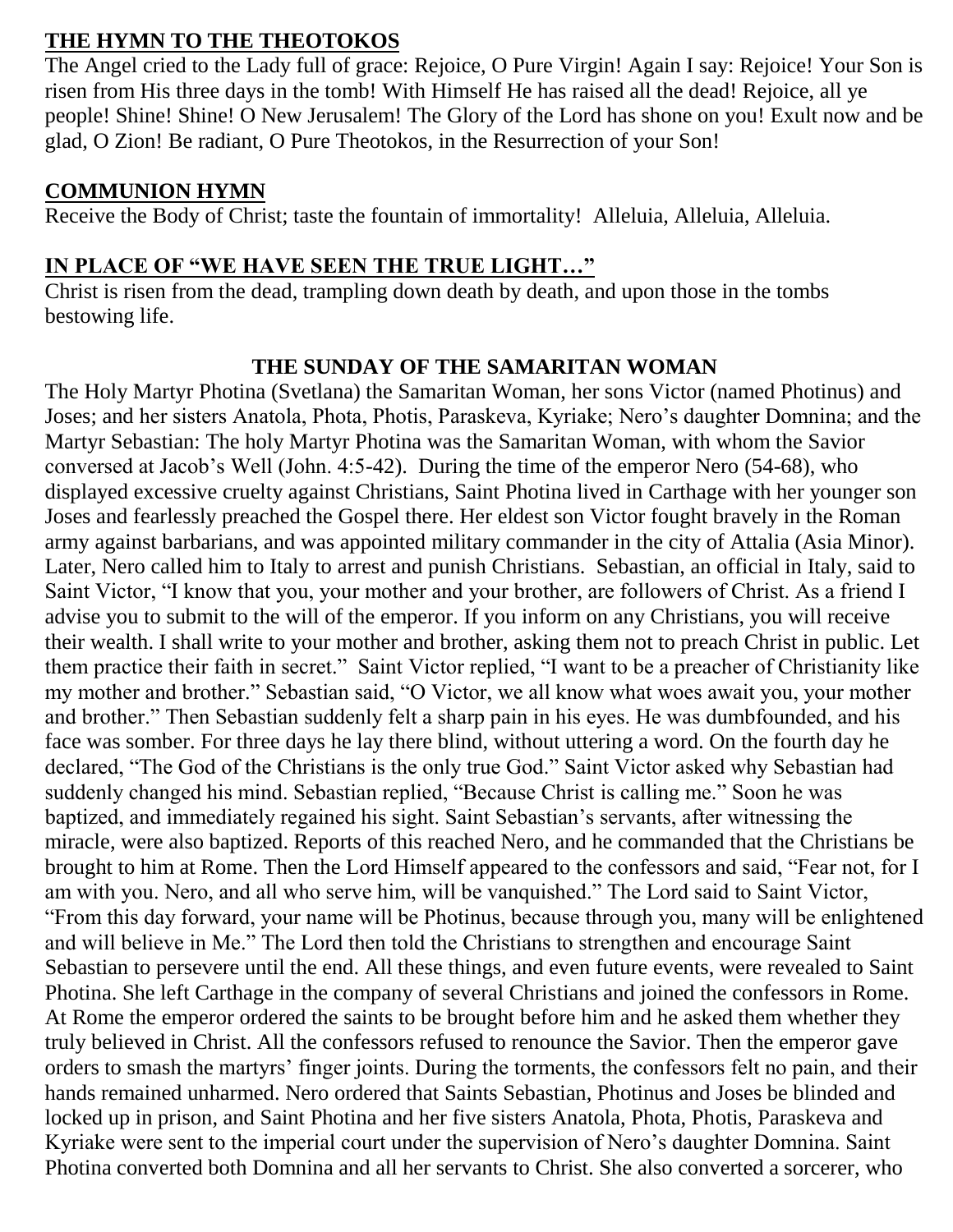had brought her poisoned food to kill her. Three years passed, and Nero sent to the prison for one of his servants, who had been locked up. The messengers reported to him that Saints Sebastian, Photinus and Joses, who had been blinded, had completely recovered, and that people were visiting them to hear their preaching, and indeed the whole prison had been transformed into a bright and fragrant place where God was glorified. Nero then gave orders to crucify the saints, and to beat their naked bodies with straps. On the fourth day the emperor sent servants to see whether the martyrs were still alive. But, approaching the place of the tortures, the servants fell blind. An angel of the Lord freed the martyrs from their crosses and healed them. The saints took pity on the blinded servants, and restored their sight by their prayers to the Lord. Those who were healed came to believe in Christ and were soon baptized. In an impotent rage Nero gave orders to flay the skin from Saint Photina and to throw the martyr down a well. Sebastian, Photinus and Joses had their legs cut off, and they were thrown to dogs, and then had their skin flayed off. The sisters of Saint Photina also suffered terrible torments. Nero gave orders to cut off their breasts and then to flay their skin. An expert in cruelty, the emperor readied the fiercest execution for Saint Photis: they tied her by the feet to the tops of two bent-over trees. When the ropes were cut the trees sprang upright and tore the martyr apart. The emperor ordered the others beheaded. Saint Photina was removed from the well and locked up in prison for twenty days. After this Nero had her brought to him and asked if she would now relent and offer sacrifice to the idols. Saint Photina spit in the face of the emperor, and laughing at him, said, "O most impious of the blind, you profligate and stupid man! Do you think me so deluded that I would consent to renounce my Lord Christ and instead offer sacrifice to idols as blind as you?" Hearing such words, Nero gave orders to again throw the martyr down the well, where she surrendered her soul to God (ca. 66). On the Greek Calendar, Saint Photina is commemorated on February 26.

### **Christ is risen! Indeed He is risen! Christos voskrese! Voistinnu voskrese! (Slavonic) Christos anesti! Alithos anesti! (Greek) Al Maseeya kam! Hakkan kam! (Arabic) Hristos vaskrese! Voistinnu vaskrese! (Serbian) Hristos a înviat! Adeverat a înviat! (Romanian)**

#### **The holy Gospel according to John - 20:1-10 (7th Matins Gospel)**

Now on the first day of the week Mary Magdalene went to the tomb early, while it was still dark, and saw that the stone had been taken away from the tomb. Then she ran and came to Simon Peter, and to the other disciple, whom Jesus loved, and said to them, "They have taken away the Lord out of the tomb, and we do not know where they have laid Him." Peter therefore went out, and the other disciple, and were going to the tomb. So they both ran together, and the other disciple outran Peter and came to the tomb first. And he, stooping down and looking in, saw the linen cloths lying there; yet he did not go in. Then Simon Peter came, following him, and went into the tomb; and he saw the linen cloths lying there, and the handkerchief that had been around His head, not lying with the linen cloths, but folded together in a place by itself. Then the other disciple, who came to the tomb first, went in also; and he saw and believed. For as yet they did not know the Scripture, that He must rise again from the dead. Then the disciples went away again to their own homes.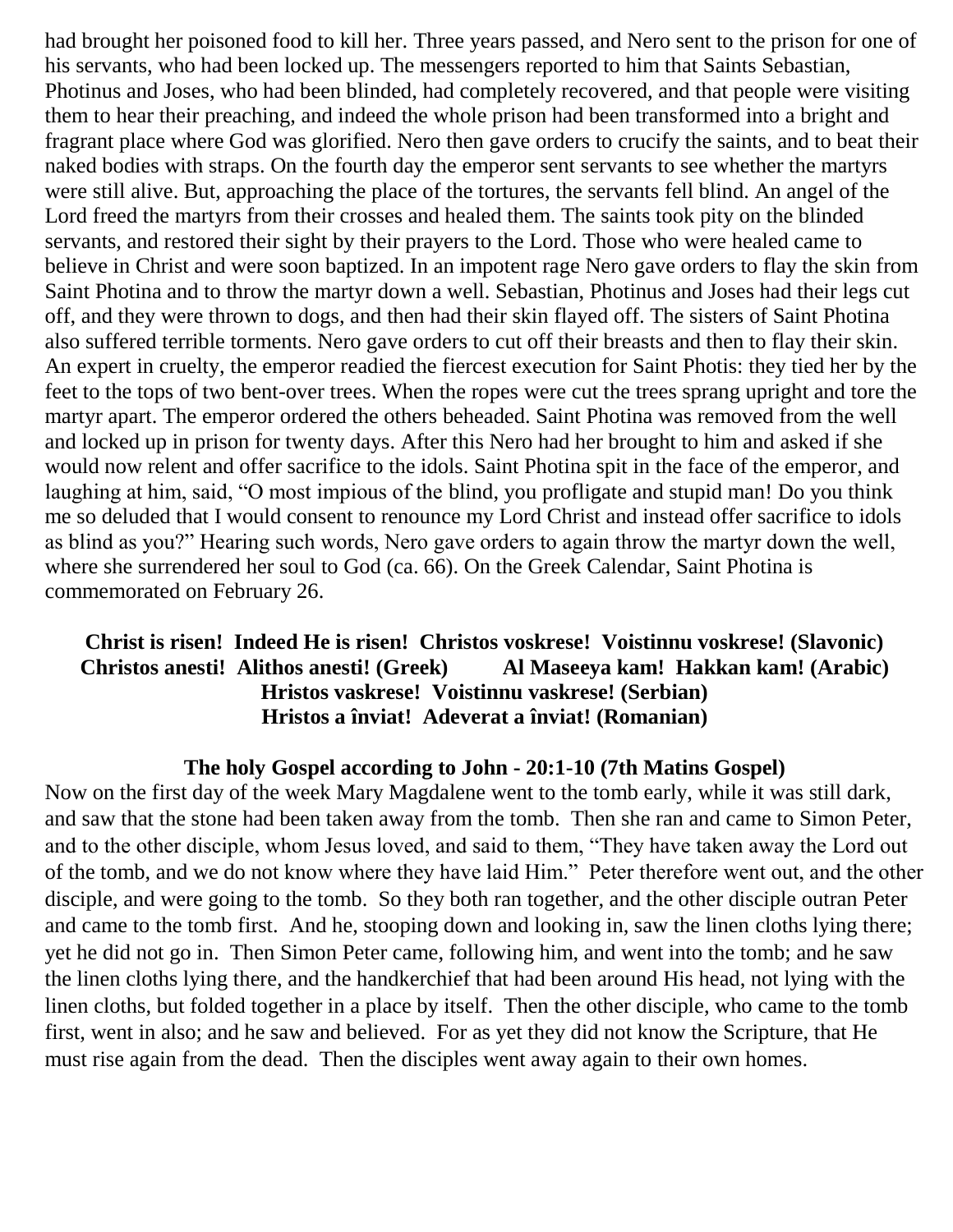May 17, 2020

# ဆို့ပြီးဝ ခရို့**ပ ခရို့လ ခရို့လ ခရို့လ ခရို့လ ခရို့လ ခရို့လ ခရို့လ ခရိုက် သို့လ ခရိုင် ခရိုင်**

### **CANDLE INTENTIONS FOR THE HEALTH AND BLESSINGS OF**

Fr. Tom, Fr. Don, Fr. Paul, Fr. Anthony, Fr. Robert, Aaron, Milica, Calvin, Larry, Helen, Angelo, Joan, Peggy, Bob, Angelo, Christine, Dorothy, Anna, Irene, Allen, Deborah, Luba, Kosta, Stojan, Mira, Bosa, Christopher, Allison, Jeanette, Katheryn, Joseph, Ted, Marlene, Gladys, all the parishioners of St. Nicholas, my family & friends. Joe Tome Special Intention Joe Tome

God's blessings and health for everybody (May 10) Bosa Kantar God's blessings and health for everybody (May 17) Bosa Kantar

### **CANDLE INTENTIONS FOR BLESSED REPOSE**

Sophie Stavridis & Tula Nastos Teddy Stavridis Fr. Paul Lazor Joe Tome Evanka Elieff (5 yrs. May 19) Her family

# ဆိုပြီးစ ဝတ္ထိုးဝ ဝတ္ထိုးဝ ဝတ္ထိုးဝ ဝတ္ထိုးဝ ဝတ္ထိုးဝ ဝတ္ထိုးဝ ဝတ္ထိုးဝ ဝတ္ထိုးဝ ဝတ္ထိုးဝ ဝတ္ထိုးဝ ဝတ္ထိုး

**CHRIST IS RISEN! INDEED HE IS RISEN! Welcome to everyone joining us via our YouTube channel:**  *[St Nicholas Orthodox Church Burton.](https://www.youtube.com/channel/UC59tV-Re443z-GCoETAUvfA)*

### **From the PARISH COUNCIL**

Dear faithful of our St. Nicholas parish, Christ is risen!

At our parish council teleconference on Tuesday, May 12 we learned that our income for the month of April was \$15,531 plus an additional \$695 in donations in Pascha. This is an encouraging sign in our stewardship as it means our donations exceeded our expenses. Thanks be to God for all of you who are being mindful of His blessings by making an offering to the church, especially at this time of uncertainty.

Additionally, we discussed the directives from the Holy Synod and Archbishop Alexander related to looking toward a safe re-opening of our parish to more people. At Father Matthew's suggestion, the members of parish council will rotate attendance at the Divine Liturgy beginning May 13 and continuing for at least the next two Sundays (not to exceed 10 people at Liturgy which includes priest, deacon, chanter, and reader) to see the layout and procedures that will be required on entering the church, lighting candles, making a donation, receiving Holy Communion, and leaving the church at the end of Liturgy. In this way the leadership of the parish will be able to offer insights and answers to possible questions.

It is our hope that by the end of May we may move to Stage 4 in the Archbishop's directives to slowly and safely add more persons attending Liturgy on a rotating schedule, by household (alphabetically by last name). With our prayers for you and your families and for everyone,

with love in Christ,

*parish council president rector*

Sharon Jernigan Fr. Matthew-Peter Butrie

**GRADUATIONS** It's that time of year again. If you have anyone in your family that will be graduating from High School or College please let us know so that we may put their name in our June bulletin. We will need the following information no later than May,  $22<sup>nd</sup>$ . 1) Name of Graduate 2) School they are graduating from 3) If they are graduating with honors 4) Name of the parents and grandparents and 5) Where they will be attending in the fall if they are a high school graduate.

**MEMORIAL DAY GRAVE BLESSINGS** at all the cemeteries usually visited are being postponed until we all may safely gather for these prayers. On St. Thomas Sunday at our St. Nicholas Cemetery, a Trisagion was held remembering all of the fallen asleep of our parish, in whichever cemetery they may be laid to rest.